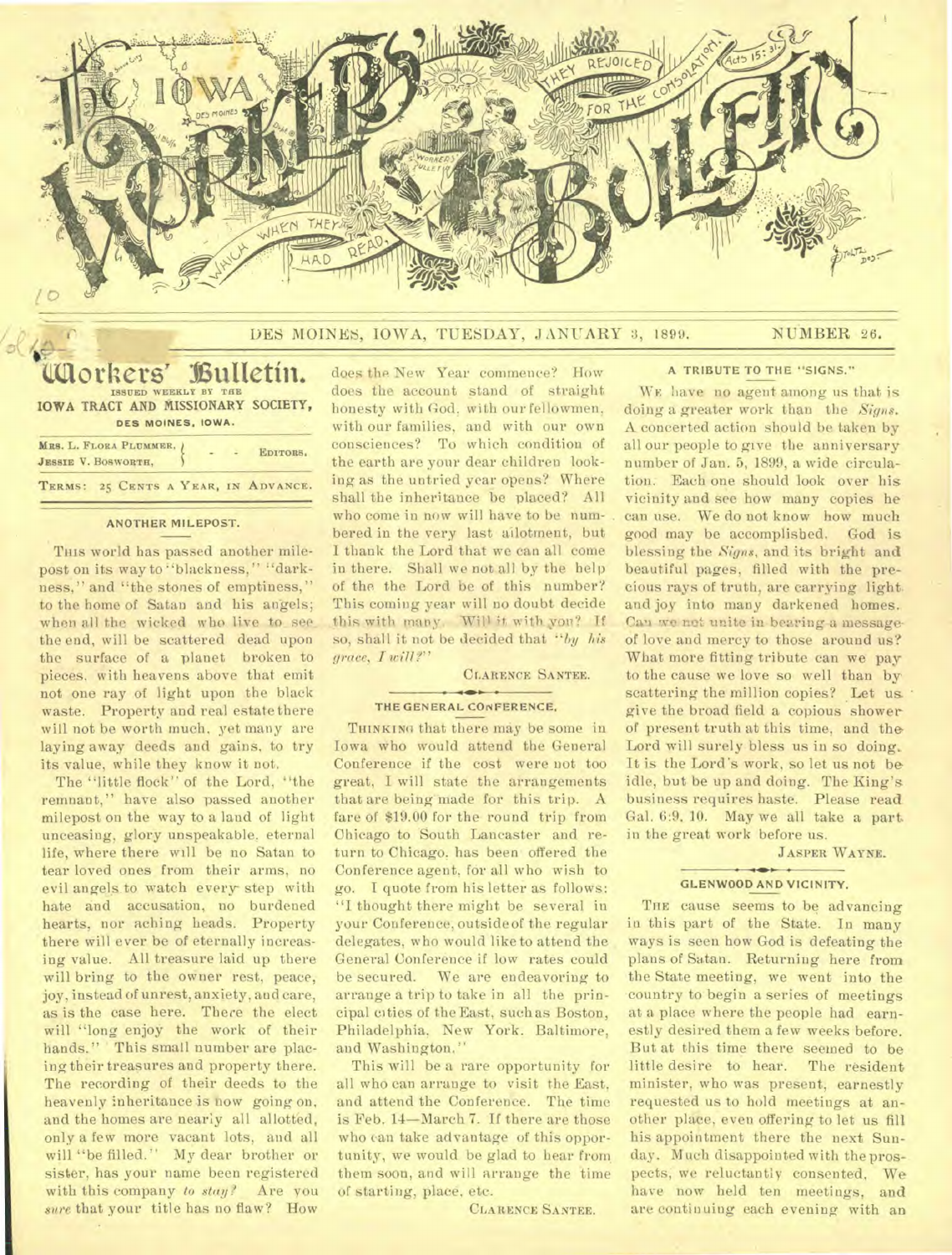increasing attendance and a deepening interest. However, an epidemic of measles threatens to check the work.

At this point in the work, we are glad to learn that the call is repeated at the first place. The opposition manifested at first, only deepened the interest to hear. A church that was before closed to us, is now opened, and a number seem to be anxiously waiting for the work again to begin. This interest is the result of the work of a brother who accepted the truth in Glenwood last summer. His home has been in that vicinity, and he has sold to his old neighbors over a dollar's worth of tracts and several copies of "Steps to Christ."

The new church building in Glenwood is nearing completion, and will soon be ready for use. Several of this company have been selling tracts and giving away papers. Several dollars' worth of tracts have been sold, and they have ordered one hundred copies of the Quarter-Centennial *Signs.* The Lord is greatly blessing them in this work. One aged sister sold about one dollar's worth in her school district, and found a lady keeping the Sabbath.

Brethren, we do not know how many precious souls we might find if every one would see that the truth is placed in his neighborhood. Let us "work, for the night is coming.

# J. W. ADAMS. P. P. ADAMS.

#### COUNCIL BLUFFS.

THE Lord has so wondrously wrought among us that I must tell of it, so that others may catch the Holy Spirit also. Our meeting last Sabbath held from 2 r. M. until nearly 6 P. M., and the time was well occupied by those present, our church being well filled. Eld. Luther Warren spoke upon the subject of "Baptism," and clearly set forththe fact that it is absolutely necessary to be dead to self, in order to be alive in Christ. After the discourse, seventeen were buried in the watery grave, and rose to walk in newness of life. Six of these were our dear young people, strong in mind and vigorous in body, who may be a power for good in the hands of our heavenly Father. Others were those who have lived unsatisfactory lives, after having been once baptized. May the dear Lord help us all to sense the meaning of the ordinance of baptism, that it is a death, a burial, a resurrection. Naturally, those who put on Christ, will go to work for others, so you may expect to

hear of wonderful things being done in Council Bluffs.

Personally. 1 realize more than ever the need of being closely connected with the True Vine, and am enjoying much of the Lord's rich blessing during the closing days of 1898. I want a place among God's people during the sojourn, that the rest may be the better enjoyed when obtained. I pray that the workers all over our Conference, may be the means in the hands of God of hastening the glad day, for which we have been longing these many years.

B. P. SHILLING.

#### SIGOURNEY.

I WAS with this church during the season of prayer. A good spirit prevailed. The annual offerings were taken up on Sunday, and amounted to \$15.00.

After the special season of seeking the Lord, it was thought best to hold a few public meetings, which I did. The Lord came very near, touching hearts and leading souls to him. Two were baptized, two united with the church, one commenced to keep all of the King's law, and others renewed their covenant relationship with God.

A club of the special *Signs* were taken, and a large number of "Steps to Christ" were ordered. A Sabbathschool convention was held, which will be reported in another column. The ordinances were celebrated, many taking part. As a church, we are thankful to God for what he is doing for us.

WILLIs M. ADAMS.

# KEOKUK.

*Dear Brethren:* The truth still lives and works in Keokuk. We were made to realize that the enemy worked actively during our brief absence at the State meeting. One sister was led to take an unwise step, but she has not given up the Sabbath, and I think she now sees the need of retracing her steps. Her husband, who was very much opposed to her accepting our faith, finally said *he* would join the Christian church if she would. The Christian minister said she might continue to keep the Sabbath. and so she was led astray. We have had one opportunity to talk with her, and know that she is convinced of the wrong, and we hope yet to recover her from the snare. She has only increased the liability to opposition, and made it more difficult to communicate with her. We are earnestly praying for her, and

shall labor as divine wisdom may direct. We found that every one who is keeping the Sabbath, and those with whom we are holding readings, had been visited by some minister, and most strenuous efforts made to cut off our work. Most of the pastors are doing more house-to-house work than ever before. Some who were just at the testing point have been influenced, but others propose to see and decide for themselves.

We are anxiously looking for the special number of the *Signs.* I hope to sell a hundred copies of them, and believe they will be a benefit toour work. I spend a little time each week callvassing for the regular issue of the *Signs,* and thus find occasionally an interested one. We have just begun to sell "Steps to Christ," and that work opens encouragingly. I think we can sell fifty of them, and that they will be a blessing to the readers and to the work here.

We are of good courage, and I know that the Word will accomplish the thing whereunto it was sent. I am more and more impressed with the belief that the cities must be aggressively worked. Prestige is given to the work where missions are established. I am sure the Lord is pleased to see our brethren and sisters supporting what has been done already in that way in this Conference, and that he will bless them so that more cities may be so entered. I shall be glad when Keokuk can have a mission. How we all ought to thank God for the Sanitarium soon to be built in our State. Truly, the Lord's work is onward.

Death has visited us again, and one of our little flock has been laid to rest. Sister Susan Shortridge passed away quietly on the morning of Dee. 12. She began to keep the Sabbath a little more than a year ago, and was the first one in Keokuk to obey the truth. She greatly rejoiced in all of it, and would gladly have gone forward in baptism, had she been able and an opportunity offered. We were with her the day before she died, and sang and prayed with her, which encouraged her greatly. Her people are Episcopalians, and they desired her to receive the sacrament of the Rector, but she told them she could not, as he did not keep the commandments of God. After her death, they insisted that she should be buried by that church. It matters not. She sleeps in Jesus.

J. C. CLEMENS.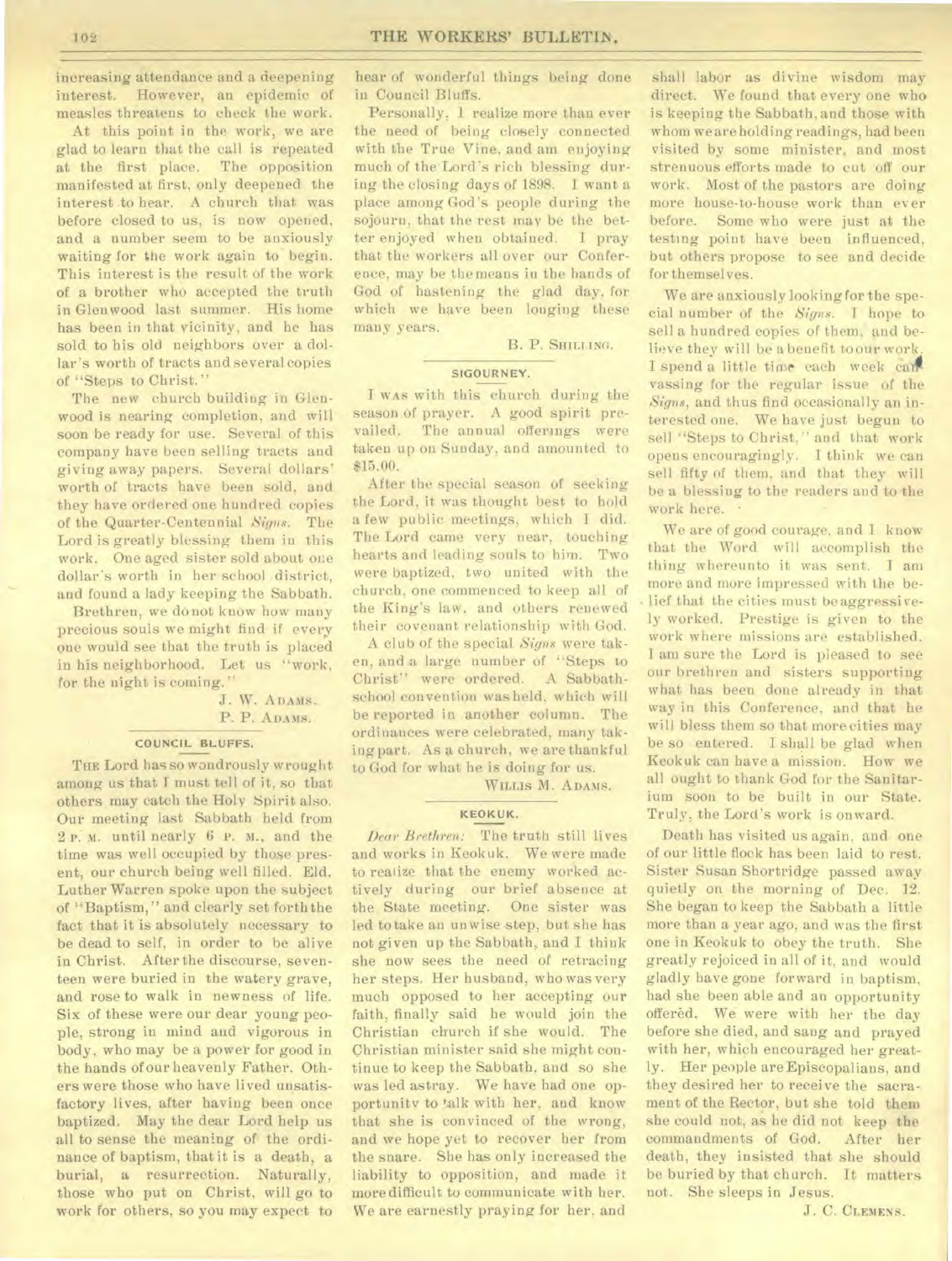#### THE COLPORTEUR'S WAGON.

SOME time ago a note appeared in the BULLETIN about a colporteur's wagon which was sent to Ruth ven, to be used by the undersigned. Some of the BULLETIN family may wonder what became of that wagon. If so, I can tell you that on account of the deep snow, it has not yet been used. However, as I had received a supply of reading matter, 1 started the work anyway, although on a small scale. In three weeks I have worked about 60 hours; have visited 67 homes where I had a chance to show some of the books; sold and gave away 42 papers; sold \$5.16 worth of books and tracts; stationery,  $96$  cents; papers,  $.06$  cents; total,  $$6.18$ . Tracts and books loaned and given away would amount in value to 60 cents.

May the Spirit of God follow these pages, and impress these precious truths upon the minds of the people. God is good to me, and I praise his name.

# JOHN ANDERSON.

### FROM OUR ISOLATED MEMBERS.

MRS. EMMA HUTCHINS: "My heart goes out in sympathy and prayer for the different branches of the cause. The days set apart for prayer were blessed days to me. I was alone, yet not alone, for the Lord by his Holy Spirit was here, and we communed together. What a blessing it is that Jesus can be with us wherever we are. I bless his holy name for what he has done for me."

C. D. SPEED, SUMMERSET: "Enclosed please find \$4.00 for foreign missions and \$1.00 to assist the brethren who are in prison in Maryland. We received the readings for the days of prayer, and were very much benefited by them. Dr. Kellogg's articles made a deep impression on us, and we have resolved to live out the light. We are of good courage in the Lord."

# THE BOOK WORK.

#### OUR SCHOOL.

THE canvassers' school will open in Des Moines February 7. We should have liked to begin a little sooner, but owing to circumstances, we cannot. The school will probably continue until the first week in April. The cost to those attending will be \$1.00 per week. This includes light, heat, food and tuition. Each one is expected to furnish towels, bedding, etc., and

should bring what is needed in that line. Arrangements will be made for the students to do their own washing.

The Bible will be the first study, and the best instruction given. Bro. Sherrig will be present a large portion of the time. A General Conference laborer has been promised us. We will spend some time in book study, and in studying general field work. Lessons in language will occupy a share of the time. We are also expecting to have a series of lessons in healthful living and practical nursing.

We desire to make this school as were the schools of the prophets, and hope that all who come will so unite with our efforts that God's choicest blessings may be poured upon us.

I desire to hear from each one who expects to attend the school, so that we may make arrangements to provide room for all. Any one desiring further information should also write me. Address 603 E. 12th St., Des Moines, Iowa. W. L. MANFULL.

#### CANVASSING REPORT FOR THE WEEK ENDING DEC. 23, 1898.

#### **PROPHECIES OF JESUS.**

| Hrs.                              | Ord.         | V <sub>H</sub> |
|-----------------------------------|--------------|----------------|
| *Burton Church, Bethlehem23       |              | 1 81.75        |
| Lewis Hilliard, Spencer S         | $\mathbf{I}$ | 1.75           |
| THE COMING KING.                  |              |                |
| *P. W. Atkinson, Laurens 3        | $\mathbf{1}$ | \$1.00         |
| Mrs. A. J. Bowman, Pilot Mound 14 |              | 5.00           |
| *Pearl D. Bascom, Cedar Rapids.   |              | 1.00           |
| *Sarah Duerksen.                  |              | 2.00           |
| <b>DESIRE OF AGES.</b>            |              |                |
| Geo. H. Porter, Council Bluffs20  | 6            | \$21.00        |
| MAKING HOME HAPPY.                |              |                |
| Chas. A. Schultz, Hartley 25      | 10           | \$5.00         |
| DELIVERIES.                       |              |                |

|                                            | Books.         | Value, Lost |                  |
|--------------------------------------------|----------------|-------------|------------------|
| Ida Church.  13                            |                | \$13.00     | 3                |
| Sarah Duerksen 52                          |                | 52.00       | 3                |
| Anna Duerksen 38                           |                | 38.50       | $\frac{1}{2}$    |
| Mrs. E. A. Mitcheltree                     | $\overline{2}$ | 1.50        | 1                |
| Laura A, Gilbert 3                         |                | 3.00        | 한                |
| Christine Henricksen 48                    |                | 49.00       | 10               |
| Cathinka Henricksen 95                     |                | 95.00       | 5                |
|                                            |                | 14.00       | $\mathbf{a}$     |
| Susan Haskell 12                           |                | 12.00       | 1                |
|                                            |                | 12,00       | $\overline{4}$   |
| S. B. Kephart 13                           |                | 15,00       |                  |
|                                            |                | 5.75        | $\overline{0}$   |
| Etta Wing                                  | 45             | 16.75       | $\overline{0}$   |
| Mrs. R. J. Coutant  50                     |                | 19.00       | $\theta$         |
| Dora Rasmussen 45                          |                | 46.00       | 5                |
| Fred Scharf                                | $\overline{7}$ | 12.25       | $\theta$         |
| D. P. Powell                               | $\overline{2}$ | 4.00        | $\theta$         |
| Pearl D. Bascom 43                         |                | 46.00       | $\boldsymbol{A}$ |
|                                            |                | 5.00        | $\cdot$ 0        |
|                                            |                | 46.00       | $\overline{0}$   |
| Burton Church                              | - 6            | 10.00       | $\mathbf{0}$     |
| Lewis Hilliard                             | -1             | 1.75        | $\bf{0}$         |
| ALITAL A CLASS AND ALL AND A CLASS AND ALL |                |             |                  |

#### SUMMARY.

| 24           |  |
|--------------|--|
|              |  |
|              |  |
|              |  |
|              |  |
|              |  |
| *Delivering. |  |

# THE SABBATH SCHOOL.

**CONDUCTED BY MRS. JESSIE L. ADAMS.** 

#### A LETTER FROM BRO. S. M. JACOBS.

WE quote from a letter written to Sister Dorcas, after Bro. Jacobs received the draft she sent him last quarter. We trust this letter will renew our interest in the work at Huntsville, and that the birthday offerings may be sent in even more freely than in the past. Bro. Jacobs says:-

"Your letter containing the draft was received a few days ago, and was much appreciated. The money will be used in completing the barn. We have a good barn, 50x74 ft., all painted, but it lacks about 6,000 shingles of being covered.

"Our school is getting along nicely. Two of the students went out canvassing this summer during vacation, and sold and delivered 180 "Bible Readings." Sixteen of the students rose at the close of the week-of-prayer meet ings, and gave themselves to the Lord as missionaries to go anywhere. They are working hard. The Lord has blessed us here in so many ways, and a very large percentage of all our blessings has come *via* Iona. I assure you that the money and clothing that the children and parents have given us, will pay them good interest in the near future.

"We are gaining many friends here by our careful way of doing business, yet we do not expect it to last very long, as the race war is so bitter. We are pushing the work as fast as we can and be thorough. Our cares are multiplying every day, but our health is good and our faith strong, and we are learning each day to praise God when trials come, and not wait till they are past. This is a school of patience to me.

"I am watching closely the different enterprises starting in Iowa. The Lord is certainly blessing the work there, as he is everywhere. Remember me to the brethren and sisters. In Christian love I close.

#### A CONVENTION.

DAVIS CITY.-A Sabbath-school convention was held by our school the fourth Sabbath in October. all the members took part in the convention, and did their parts well in singing, recitation, and discussions of the different topics. All were pleased with the program, and expressed a determination to hold another convention in the near future.